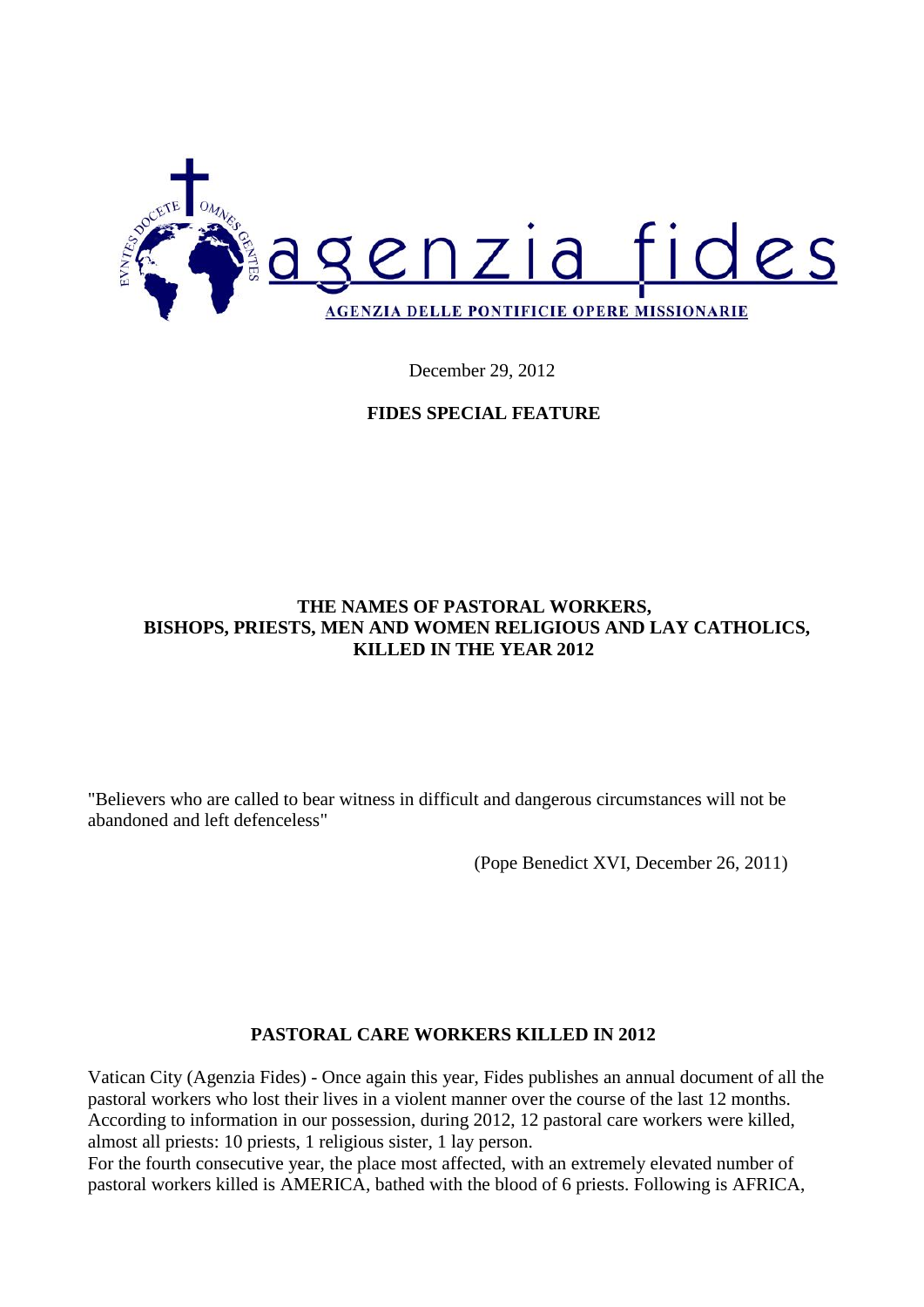where 3 priests and 1 religious sister were killed. ASIA, where 1 priest and 1 religious sister were killed.

As it has been for some time, Fides' list does not only include missionaries ad gentes in the strict sense, but all pastoral care workers who died violent deaths. We do not propose to use the term "martyrs", since it is up to the Church to judge their possible merits and also because of the scarcity of available information in most of cases, with regard to their life and even the circumstances of their death.

The majority of the pastoral care workers in 2012 were killed in attempted robbery: Some discovered there were thieves in their homes and their bodies were found with signs of torture and cruelty. Others were attacked in the street and robbed of what they brought with them or their car. Sister Liliane Mapalayi was stabbed to death while working in a high school run by her Congregation. Fr. David Donis Barrera was attacked and stabbed after a minor car accident, following a dispute with passengers in the other car. Fr. Anastasius Nsherenguzi instead was killed by some young people who he was trying to separate during a fight. The lay Conchita Francisco was shot to death in front of the Cathedral in Bongao, in the southern Phillipines, where tension is high due to the presence of Muslim rebels, pirates, terrorists and criminals.

As written by the Holy Father Benedict XVI in the Motu Proprio "Porta fidei" with which he indicted the Year of Faith that the Church is celebrating, "By faith, men and women have consecrated their lives to Christ, leaving all things behind so as to live obedience, poverty and chastity with Gospel simplicity, concrete signs of waiting for the Lord who came to proclaim deliverance from oppression and a year of favour for all. By faith, across the centuries, men and women of all ages, whose names are written in the Book of Life, have confessed the beauty of following the Lord Jesus wherever they were called to beart witness to the fact that they were Christian: in the family, in the workplace, in public life, in the exercise of charisms and ministries to which they were called." (PF, 13)

The pastoral care workers killed during the year 2012 did not carry out sensational acts, were not brought to the attention of the mass media for their initiatives, but they simply "confessed the beauty of following the Lord Jesus wherever they were called to give witness of their being Christians. " They lived faith in the humility of daily life, in particular in the context of human and spiritual poverty, degradation, violence, where the respect for life and human dignity are values that do not count, trying to bring in these environments their witness of love, that love of the Father that Jesus Christ came to show.

On the day of the liturgical feast of the Martyr Stephen, December 26, Pope Benedict XVI recalled during the Angelus: "the birth of the Son of God inaugurated a new era, that of love. Love breaks down barriers among men. It makes them brothers and sisters... " He then entrusted the persecuted Christians to the intercession of Saint Stephen, with the help of our prayers and invited, following his example, to witness without fear, our faith with courage and determination

The provisional list compiled annually by Fides, must therefore be added to the long list of many of whom there may never be news, who in every corner of the world suffer and even pay with their lives for their faith in Christ. They are the "cloud of unknown soldiers for the great cause of God" – according to the words of Pope John Paul II.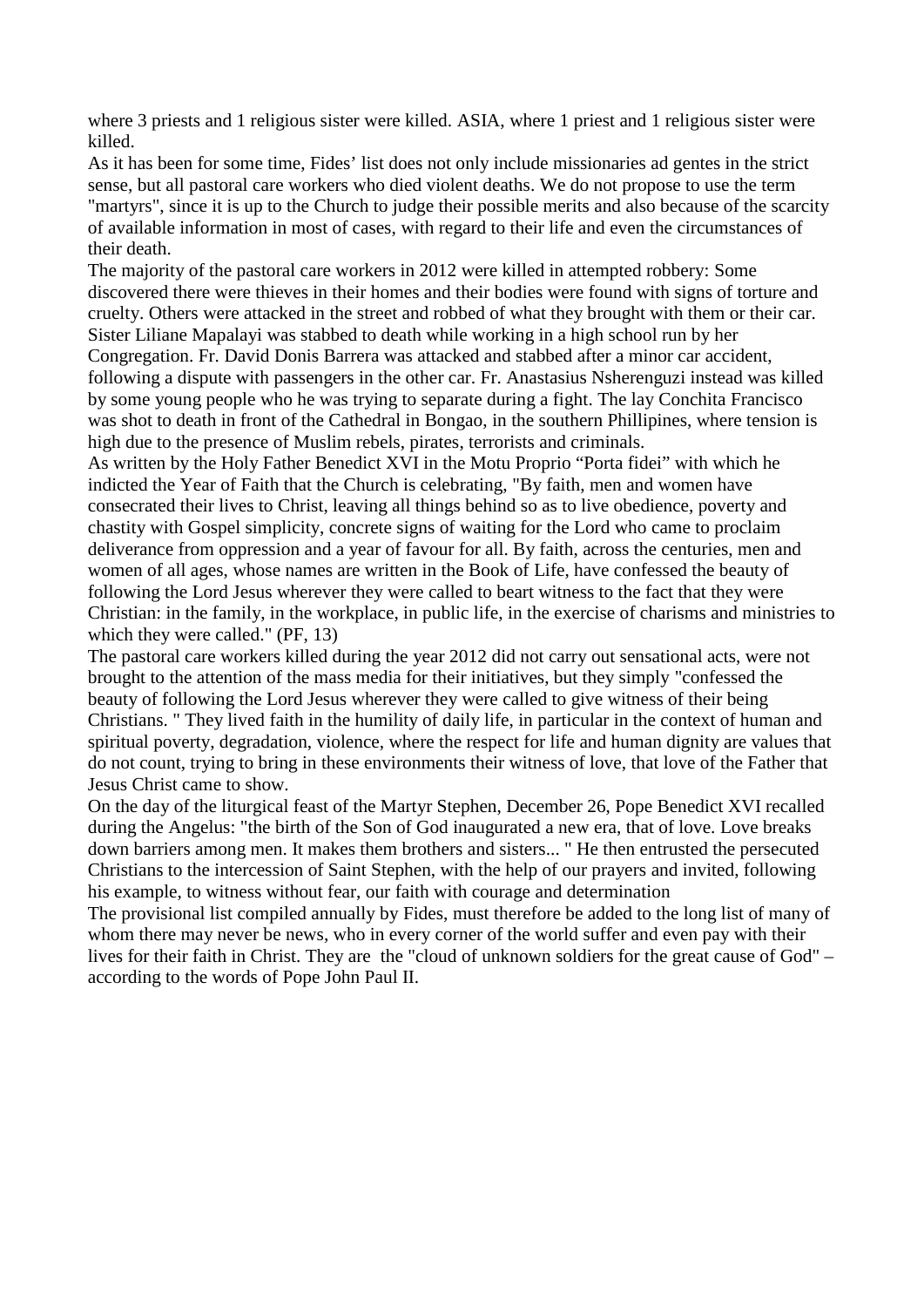## **OVERVIEW OF CONTINENTS**

#### **AMERICA**

.

In America 6 priests were killed. They were killed in Brazil (2); Mexico (2); Colombia (1); Guatemala (1).

In **Brazil,** a Fidei donum Italian priest Fr. Luigi Plebani was killed in his home: Instead D. Eduardo Teixeira was murdered in the street, in the course of a robbery.

In **Mexico**, Fr. Jenaro Aviña García was killed in his home by some thieves, and Fr. Teodoro Mariscal Rivas, found hand and foot bound, with a bag over his head which caused suffocation.

In **Colombia**, Fr. Pablo Emilio Sanchez Albarracin was killed during a robbery.

In **Guatemala**, Fr. David Donis Barrera was killed, he was attacked and stabbed after a minor car accident.

### **AFRICA**

In Africa 3 priests and 1 religious sister were killed: The killings took place in the D.R. Congo (1); Mozambique (1); Tanzania (1); Madagascar (1).

In **D.R. Congo,** Sister Liliane Mapalayi, of the Congregation of the Sisters of Charity of Jesus and Mary was killed, she was stabbed to death in the school where she worked.

In **Mozambique,** Fr. Valentim Eduardo, a Consolata Missionary (IMC) was brutally murdered during a robbery attempt.

In **Tanzania,** Fr. Anastasius Nsherenguzi was murdered by a group of youngsters who he was trying to separate during a fight.

In **Madagascar,** the Jesuit Fr. Bruno Raharison (SJ) was killed in a street robbery.

### **ASIA**

In 2012 in Asia the deaths of 2 pastoral care workers were recorded: 1 priest, and a lay person. They died in: Lebanon and the Philippines.

In **Lebanon**, the priest Fr. Elie Gergi al-Makdessi, of the Lebanese Maronite Order was killed along the street during an attempted robbery.

In the **Philippines**, the lay Catholic Conchita Francisco, pastoral care worker, was shot to death by unknown gunmen in front of the Catholic Cathedral in Bongao, where shortly before she had prayed the Rosary and attended Mass.

### **BIOGRAPHICAL NOTES AND CIRCUMSTANCES OF DEATH**

Fides News Agency welcomes any extra information or correction to this year's list or to those of previous years.

**Fr. David Donis Barrera**, age 70, was the Pastor of the Sagrada Familia Parish in Oratorio, in the diocese of Santa Rosa da Lima, in Guatemala, he was killed on 27 January 2012. Following a minor car accident while on his way to the capital, he was attacked and then stabbed by the passengers in the other car.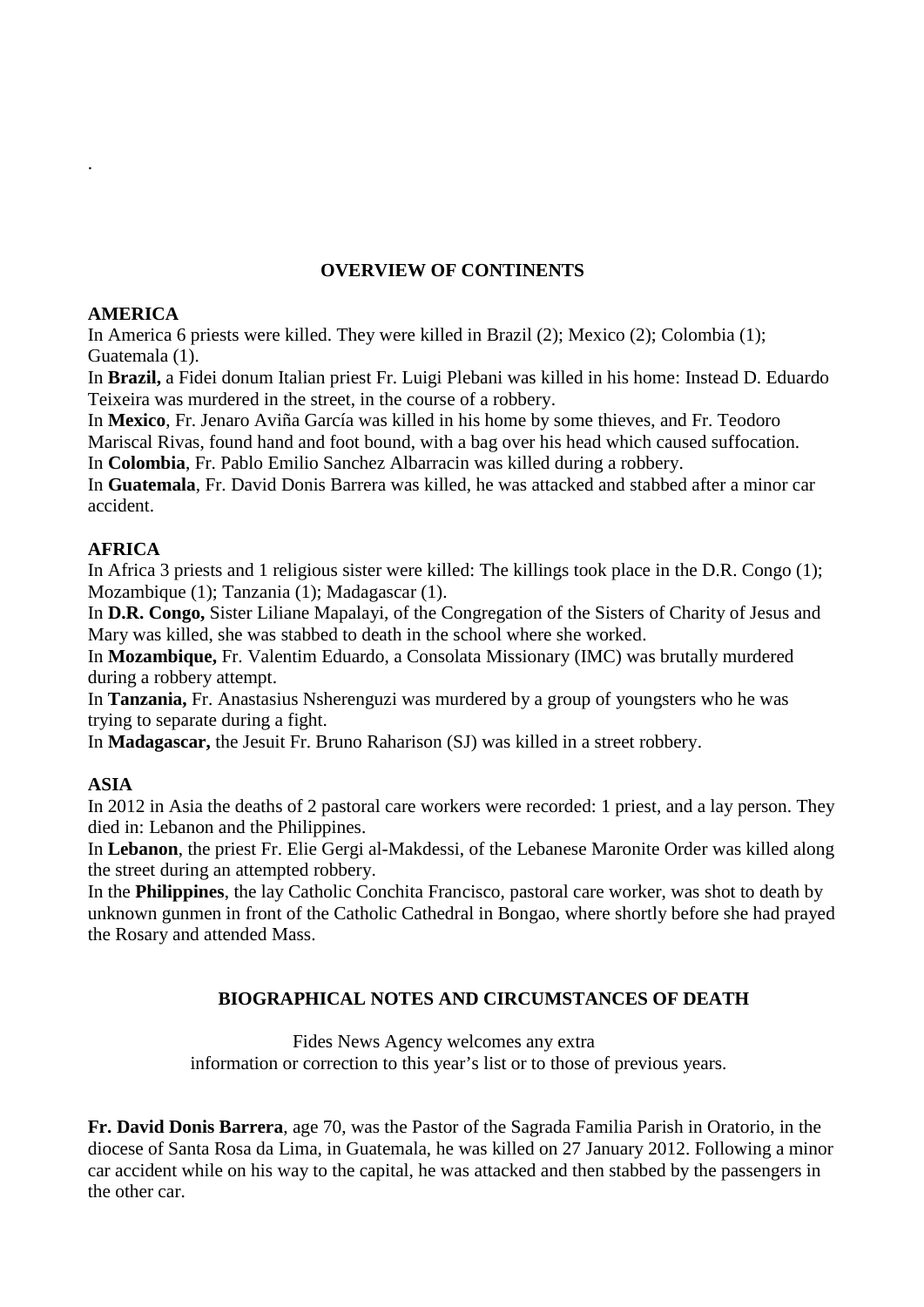See Fides 07/02/2012

**Fr. Jenaro Aviña García,** age 63, Pastor of the Immaculate Conception Parish, in Atizapan de Zaragoza, in the archdiocese of Tlalnepantla (Mexico), was murdered in the early morning hours in his home on January 28, 2012. According to the police report, "the priest was wearing his pyjamas and slippers, and apparently had heard noises and opened the door of the rectory". "The local Church in Tlalnepantla – stressed the Archbishop's statement – absolutely condemns all acts of violence that occur, not only against Catholics, but against all persons, regardless of race, language or religion.

See Fides 03/02/2012

**Sister Liliane Mapalayi**, of the Congregation of the Sisters of Charity of Jesus and Mary, was stabbed to death by an individual on February 2, 2012 in Kananga, in western Kasai (DRC). The religious sister worked in a high school run by her Congregation. She was attacked around 1 p.m.while she was in her office at school. On hearing the screams, the Directer of the school and a nun rushed into Sister Liliane's office, who passed away in their arms, with a kitchen knife stabbed in her heart.

See Fides 20/02/2012

**Fr. Anastasius Nsherenguzi**, a priest of the diocese of Kayanga (Tanzania), age 43, was seriously wounded on April 6, Good Friday and died the next day, April 7, after a few hours of agony without revealing any details about what had happened. Following the reconstruction carried out it seemed that Fr. Nsherenguzi was returning home from Bushangaro, the parish area where he had gone for a religious celebration. Along the way, he bumped into some young people who were fighting and he intervened to prevent the dispute from degenerating, but he was hit by one of the youngsters with a large stone which caused him deadly wounds. See Fides 14/04/2012

**Fr. Luigi Plebani**, age 62, a Fidei Donum Italian missionary of the diocese of Brescia, was killed in Brazil, in Rui Barbosa in the Bahia State. The priest was found hanged in his home with a plaster over his mouth on Sunday April 29, 2012. He was expected for a Mass celebration and not seeing him, some women went to look for him and found the dramatic scene. Most likely it was a robbery which tragically degenerated: the killers then staged a suicide. "Father Luis" as he was known in Brazil, where he had lived since 1980, had previously received death threats from some prisoners who he regularly visited at the local prison, most probably by gangs linked to drug trafficking. See Fides 30/04/2012; 02/05/2012

**Fr. Valentim Eduardo Camale**, of the Consolata Missionaries (IMC), age 49, was brutally killed on the evening of May 3, 2012, during a robbery at the mission in Liqueleva (Mozambique). Fr. Valentim was attacked by four bandits who probably wanted to take possession of the offerings collected for a nursery school run by the missionaries and reacted by immobilizing one of the bandits, but was brutally beaten to death by the other three. He was found in a pool of blood by a confrere who was returning from his pastoral work, he was rushed to hospital but died during the journey.

See Fides 04/05/2012

**Fr. Pablo Emilio Sanchez Albarracin,** of the diocese of Cucuta (Colombia), was attacked in his home in the parish of Santa Maria de Dios, in the municipality of Los Patios in Cucuta, in the north of Colombia, during a robbery on August 8, 2012. The criminals, probably recognized by the priest, seriously injured him. He was taken to hospital where he died on August 11, after three days of agony.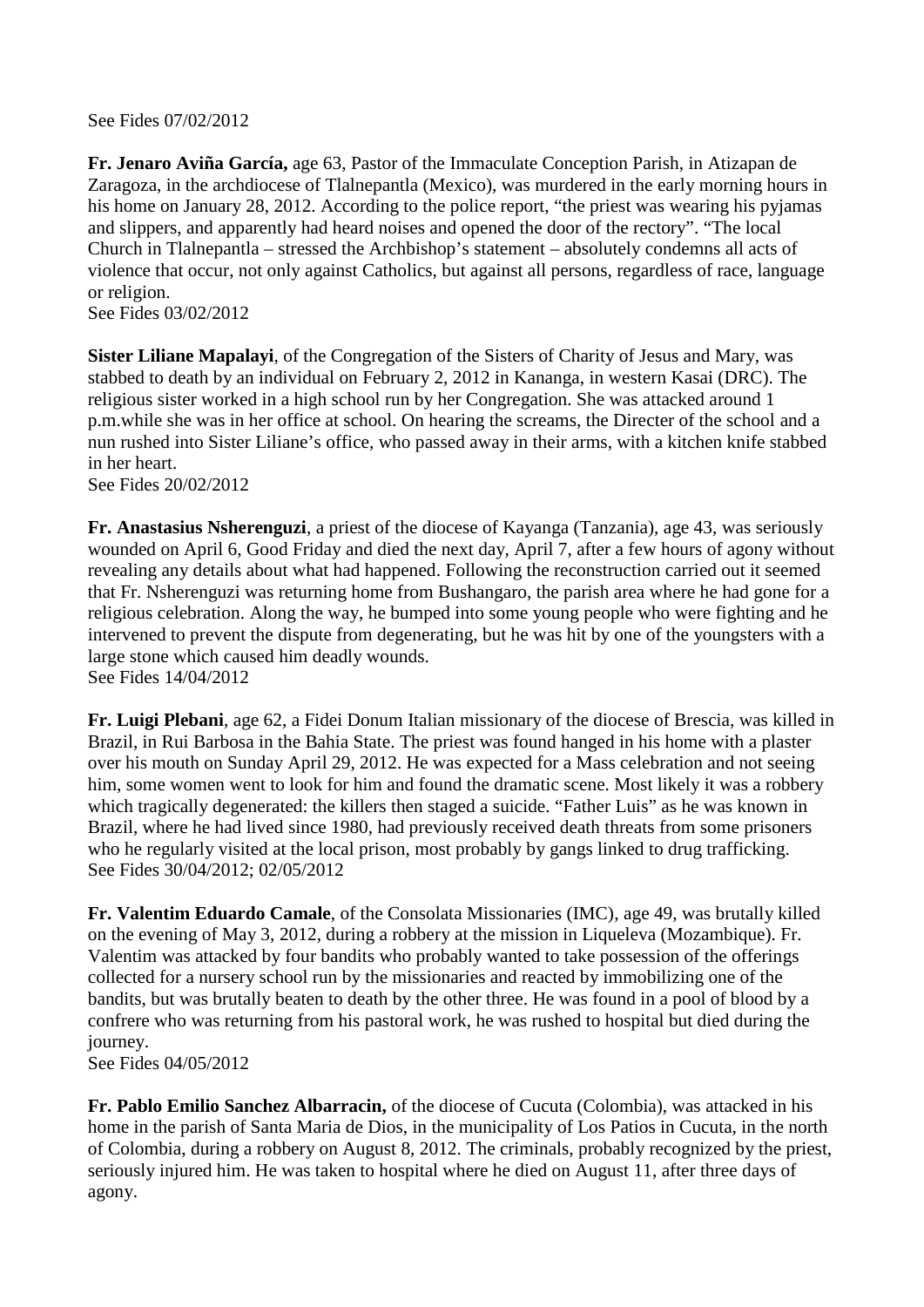**Fr. Elie Gergi al-Makdessi, of the Lebanese Maronite Order,** was killed during an attempted robbery. His lifeless body was found on August 25, 2012 on the maritime road in Naameh, 10 km south of Beirut. His death was caused by asphyxiation and drowning. He was born in 1962, he was a monk of the Lebanese Maronite Order and lived in a monastery in the village of Bhersaf.

**Fr. Teodoro Mariscal Rivas,** age 45, was found murdered in his home in the suburb of Santa Fe. He had the pastoral care of the church of Santa Cecilia, which is within the parish of Santo Niño de la Salud, in the district of Mochicahu, towards the central part of the Gulf of California, in Mexico. Fr. Rivas was found on the morning of September 20, 2012, his hands and feet were bound, with a bag over his head that caused suffocation. The murder allegedly took place between 18 and 19 September. His car was among the valuable things that were not found. See Fides 25/09/2012

**Fr. Bruno Raharison, a Jesuit priest (SJ)**, of Malagasy nationality, treasurer of the John XXIII Congregation in Mahamasina (Madagascar), was killed on Sunday 30 September, 2012, during a robbery in the street. The priest's car was found on September 30, parked along the second state highway from Antananarivo to Tamatave, near the town of Carion. The police were put on state of alert. The following day a young man was arrested who was trying to recover the car and was taken to the police station. After a reconnaissance of the area, Fr. Brunos body was found on October 2, 400 meters from the place where his car was. The priest had wounds to the back, chest and head, caused by a sharp weapon. See Fides 04/10/2012

The Lay Catholic **Conchita Francisco, age 62, pastoral care worker,** a widow and mother of two children, was shot to death by unidentified men in front of the Catholic Cathedral of Bongao, in the Philippine province of Tawi-Tawi, in the South of the archipelago on November 13, 2012. The woman had just left the church, where she prayed the Rosary and attended Mass every day. Conchita, called "Ching" was the pillar in the pastoral activities of the small local Church. Ten years ago her husband was killed. He was a high school headmaster within the "Mindanao State University" (MSU) campus in Bongao and, according to local sources the murder could be linked his job.

See Fides 16/11/2012

**D. Eduardo Teixeira, a Brazilian priest**, age 35, was murdered on the evening of Sunday, December 16, 2012 in the village Novo Hamburgo ( state of Rio Grande do Sul), Brazil, during a robbery. D. Teixeira and another priest were stopped at the traffic lights when two bandits approached them. The two priests were forced to follow the bandits in a park and after handing over their wallet, Fr Eduardo was killed by at least two gunshots while attempting to return to his car. D. Teixeira, a priest for three years, was the pastorof Santa Terezinha de Campo Bom, and had recently been appointed parish priest of the Parish of São Jorge, in the Campina area. (SL) See Fides 19/12/2012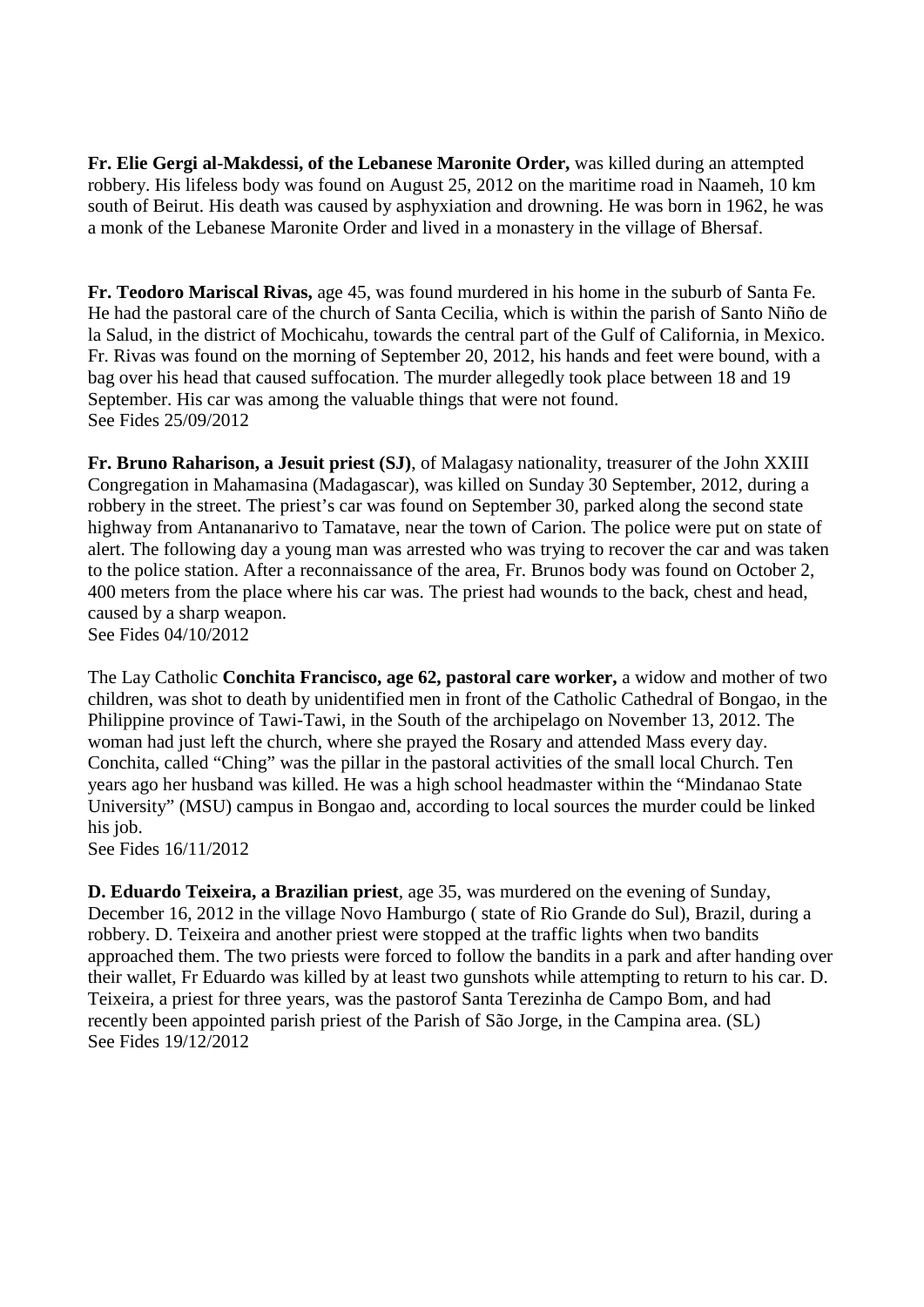| $\mathbf{N}^\circ$ | <b>Name and Surname</b>                          | <b>Nationality</b> | <b>Institute or Diocese</b>                                      | Date and place of death        |
|--------------------|--------------------------------------------------|--------------------|------------------------------------------------------------------|--------------------------------|
| 1.                 | <b>Father David Donis Barrera</b>                | Guatemala          | Diocesan                                                         | Santa Rosa (Guatemala) – 27/1  |
| 2.                 | Father Jenaro Aviña Garcia                       | Mexico             | Diocesan                                                         | Atizapan (Mexico) $-28/1$      |
| 3.                 | Sister Liliane Mapalayi                          | D.R. Congo         | Sister of the Congr. Of<br>of<br>Jesus<br>Charity<br>and<br>Mary | Kananga (D.R. Congo) $-2/2$    |
| $\overline{4}$ .   | <b>Father Anastasius</b><br>Nsherenguzi          | Tanzania           | Diocesan                                                         | Bushangaro (Tanzania) - $7/4$  |
| 5.                 | Father Luigi Plebani                             | Italy              | Fidei Donum                                                      | Rui Barbosa (Brazil) – 29/4    |
| 6.                 | Father Valentim Eduardo<br>Camale                | Mozambiqu<br>e     | Consolata Missionary<br>(MC)                                     | Liqueleva (Mozambique) $-3/5$  |
| 7.                 | <b>Father Pablo Emilio Sanchez</b><br>Albarracin | Colombia           | Diocesan                                                         | Cucuta (Colombia) $-11/8$      |
| 8.                 | Father Elie Gergi al-<br>Makdessi                | Lebanon            | Monk of the Lebanese<br>Maronite Order                           | Naameh (Lebanon) $-25/8$       |
| 9.                 | <b>Teodoro Mariscal Rivas</b>                    | Mexico             | Diocesan                                                         | Mochicahui (Mexico) $-19/9$    |
| 10.                | <b>Father Bruno Raharison</b>                    | Madagascar         | Jesuit $(SJ)$                                                    | Carion (Madagascar) $-30/9$    |
| 11.                | Conchita Francisco                               | Phillipine         | Lay pastoral care worker                                         | Bongao (Phillipines) $-13/11$  |
| 12.                | Father Eduardo Teixeira                          | <b>Brazil</b>      | Diocesan                                                         | Novo Amburgo (Brazil) $-16/12$ |

# **Religious Status**

| Priests           | 10 | (6 diocesan; 1 SJ; 1 IMC; 1 Lebanese M. Order; 1 Fidei<br>donum) |
|-------------------|----|------------------------------------------------------------------|
| Women Religious 1 |    | (1 Sister of Charity of Jesus and Mary)                          |
| Laity             |    |                                                                  |

# **Country of Origin**

| Africa  |             | (1 D.R. Congo; 1 Tanzania; 1 Mozambique; 1 Madagascar) |
|---------|-------------|--------------------------------------------------------|
| America | $5^{\circ}$ | (2 Mexico; 1 Colombia; 1 Brazil; 1 Guatemala)          |
| Asia    |             | (1 Lebanon; 1 Phillipines)                             |
| Europe  |             | (Italy)                                                |

## **Place of death**

| Africa |  |  | (1 D.R.Congo; 1 Mozambique; 1 Tanzania, 1 Madagascar) |  |  |
|--------|--|--|-------------------------------------------------------|--|--|
|--------|--|--|-------------------------------------------------------|--|--|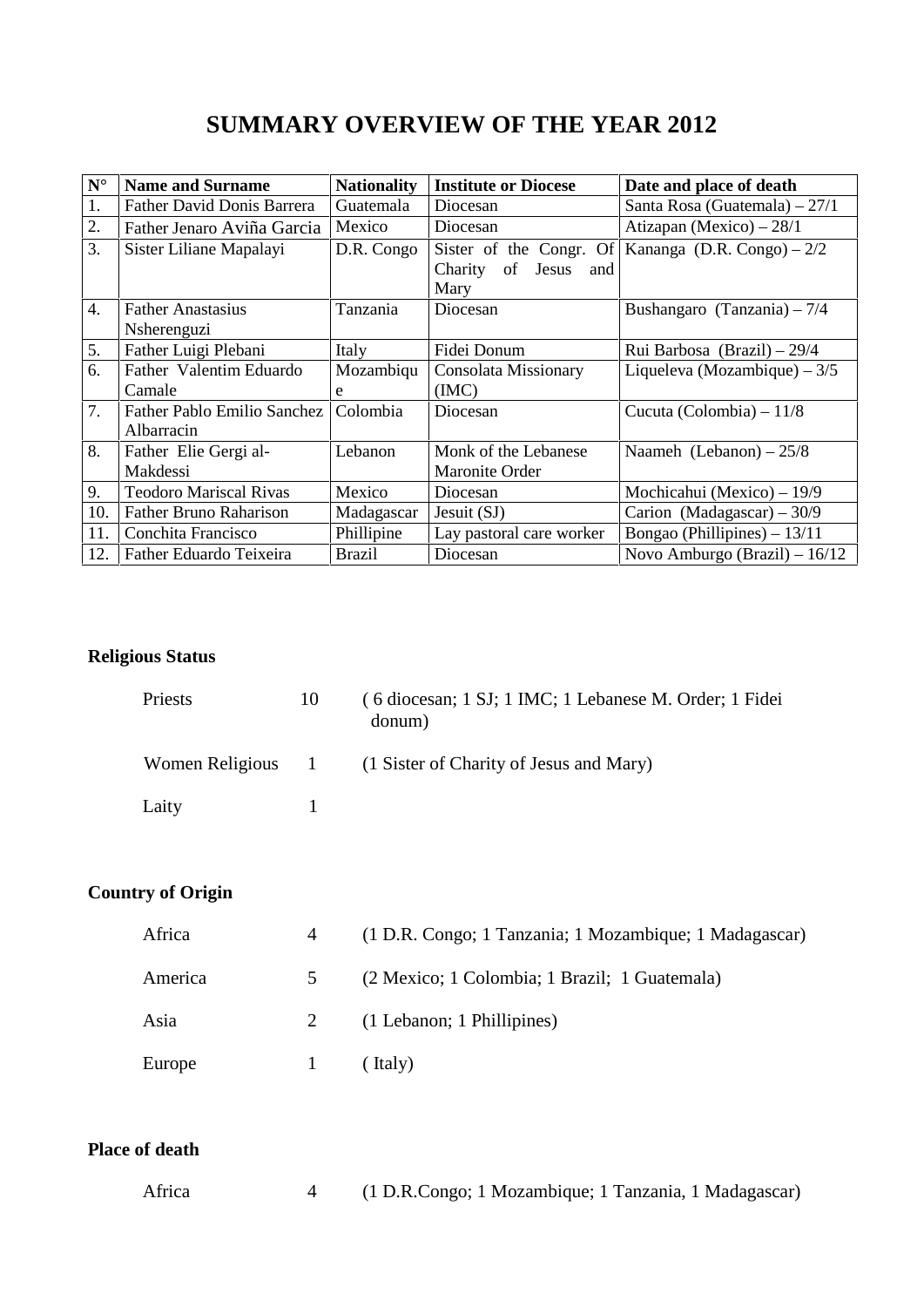| (2 Brazil; 2 Mexico; 1 Colombia; 1 Guatemala)<br>America |  |
|----------------------------------------------------------|--|
|----------------------------------------------------------|--|

Asia 2 (1 Lebanon, 1 Philippines)

#### **Pastoral Care workers killed from 1980 al 2011**

**Vatican City (Agenzia Fides) –** According to data in Fides' possession, in the decade from econdo i **1980-1989**, **115 missionaries** lost their lives in violent manners**.** This number, however, is doubtful, based only upon the cases which made news.

The collective summary from **1990-2000** presents a total of **604 missionaries killed,** still according to our information. The number is significantly higher than the previous decade, however, one must also consider the following factors: the genocide in Rwanda (1994) that caused at least 248 victims among church personnel; the increased speed of the mass media in disseminating the news even from most remote places; the total does not include only the missionaries *ad gentes* in the strictest sense, but all church personnel killed in a violent manner, or who sacrificed their lives aware of the risks they ran, while not abandoning the people in their care.

| <b>YEAR</b> | <b>TOT</b> | <b>BISH</b>    | <b>PRIE</b> | <b>DEA</b>     | <b>BRO</b>     | <b>REL</b>     | <b>SEM</b>     | ICL            | <b>CAT</b>     | LAI            | <b>VOL</b>     |
|-------------|------------|----------------|-------------|----------------|----------------|----------------|----------------|----------------|----------------|----------------|----------------|
|             |            |                |             | $\mathbf C$    |                |                |                |                |                |                |                |
| 1990        | 17         |                | 10          |                |                | $\overline{7}$ |                |                |                |                |                |
| 1991        | 19         | $\mathbf{1}$   | 14          |                | $\mathbf{1}$   | 3              |                |                |                |                |                |
| 1992        | 21         |                | 6           |                | $\overline{2}$ | 13             |                |                |                |                |                |
| 1993        | 21         | $1C+1$         | 13          |                |                | $\overline{4}$ | $\mathbf{1}$   | $\mathbf{1}$   |                |                |                |
| 1994        | 26         |                | 20          |                | 1              | $\overline{4}$ | $\mathbf{1}$   |                |                |                |                |
| 1994*       | 248        | $\overline{3}$ | 103         |                | 47             | 65             |                | 30             |                |                |                |
| 1995        | 33         |                | 18          | $\mathbf{1}$   | 3              | 9              |                |                |                | $\overline{2}$ |                |
| 1996        | 48         | 3              | 19          |                | 8              | 13             | $\mathbf{1}$   | $\overline{2}$ | $\mathbf{1}$   | 1(ct)          |                |
| 1997        | 68         | $\mathbf{1}$   | 19          |                | 1              | $\overline{7}$ | 40             |                |                |                |                |
| 1998        | 40         | $\mathbf{1}$   | 13          |                | 5              | 17             | $\overline{4}$ |                |                |                |                |
| 1999        | 32         |                | 17          |                |                | 9              | $\overline{4}$ |                | $\overline{2}$ |                |                |
| 2000        | 31         |                | 19          |                |                | $\overline{7}$ | 3              | $\mathbf{1}$   |                |                | $\mathbf{1}$   |
| 2001        | 33         |                | 25          |                |                | 5              | $\mathbf{1}$   | $\mathbf{1}$   |                | $\mathbf{1}$   |                |
| 2002        | 25         | $\mathbf{1}$   | 18          |                | $\mathbf{1}$   | $\overline{2}$ | $\overline{2}$ | $\mathbf{1}$   |                |                |                |
| 2003        | 29         | $\mathbf{1}$   | 20          |                | 1              |                | 3              |                |                | $\overline{2}$ | $\overline{2}$ |
| 2004        | 16         |                | 12          |                |                | $\mathbf{1}$   |                |                |                | 3              |                |
| 2005        | 25         | $\mathbf{1}$   | 18          |                | $\overline{2}$ | 3              |                |                |                | 1              |                |
| 2006        | 24         |                | 17          |                | 1              | 3              |                |                |                | $\overline{2}$ | $\mathbf{1}$   |
| 2007        | 21         |                | 15          | $\overline{3}$ | $\mathbf{1}$   | $\mathbf{1}$   | $\mathbf{1}$   |                |                |                |                |
| 2008        | 20         | $\mathbf{1}$   | 16          |                | $\mathbf{1}$   |                |                |                |                | $\overline{2}$ |                |
| 2009        | 37         |                | 30          |                |                | $\overline{2}$ | $\overline{2}$ |                |                | 3              |                |
| 2010        | 25         | $\mathbf{1}$   | 17          |                | $\mathbf{1}$   | $\mathbf{1}$   | $\overline{2}$ |                |                | 3              |                |
| 2011        | 26         |                | 18          |                |                | $\overline{4}$ |                |                |                | $\overline{4}$ |                |

During the years **2001-2011** the total of the pastoral care workers killed is **281** people.

 $* =$  Data referring just to the Rwandan genocide.